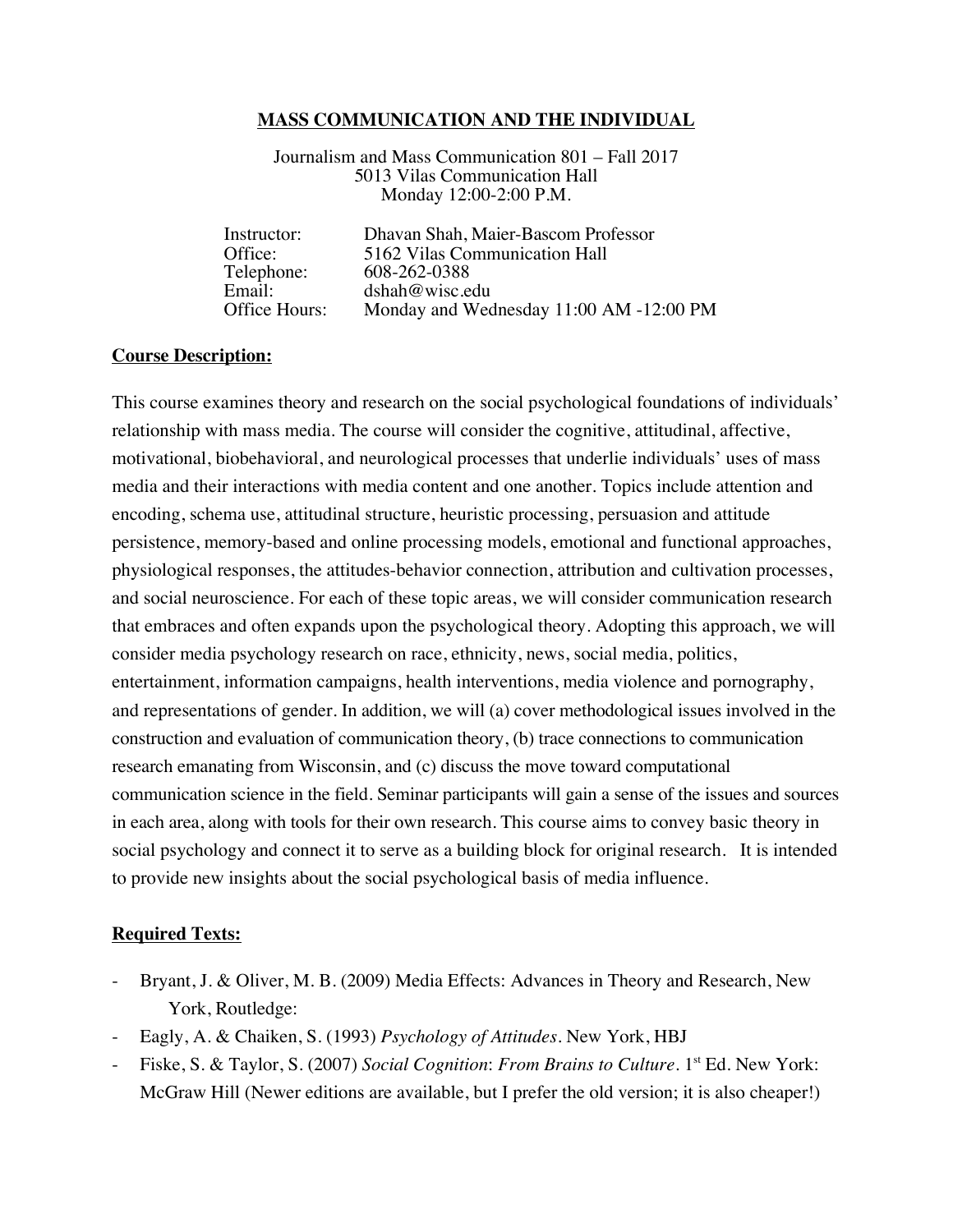### **Course Requirements:**

Grades in the class will be based on your performance on the following requirements: (a) final research paper  $-50\%$ , (b) two review reports as class discussant  $-20\%$ , (c) five comment papers  $-20\%$ , and (d) participation in seminar discussion  $-10\%$ .

Final Research Paper: The major requirement for this course is an original research paper written individually by each student and presented to other seminar participants. The paper should grow out of one of the topical areas covered in the course. The goal of the paper is to contribute, however modestly, to research in on the social psychology of the media. The paper should not simply be a literature review. It must propose and begin the process of testing theory. Doctoral students are expected to present actual research findings, or a coherent proposal for dissertation research. Masters' students may develop thesis proposals or opt to write a *New Yorker* or *Atlantic Monthly*-style argumentative research review and policy synthesis. For most of you, the goal for the final paper should be submission and acceptance to an academic conference. If you wish to extend work developed in previous classes or research groups, consult with me first.

The originality of your paper and its implications for theory in media psychology will be the key criteria for evaluation. As long as your research reflects some original departure from ideas we have encountered in class, and is not a simple recapitulation of past work, you can build directly on existing theory. A two-page prospectus for your seminar paper is due **WEEK 7**. You will make a presentation of your paper on **WEEK 13 OR 14**. Based on comments you receive from other seminar participants you may revise your paper and submit a final draft for grading on **December 18<sup>th</sup>** by 4:00. This paper will be worth 50 percent of your final grade.

If you opt for an academic paper, it should contain the following sections: (1) brief introduction, (2) literature review, (3) statement of hypotheses, propositions, or research model, (4) actual or proposed methodology, (5) results of analysis or proposed analytic approach, (6) concluding discussion about what was or will be learned. Students may present findings based on existing data sets (e.g., National Election Study, General Social Survey, DDB Life Style Archive, The Pew Internet and American Life Project, Kantar MARS data, CHESS, etc.) or collect original data. While all papers need to discuss issues in media psychology, they need not be quantitative.

Seminar Discussants: Each student will be required to serve as a discussant for two class sessions. In class, discussants will work with the professor to keep conversation moving forward, providing examples from the reading when appropriate and posing questions for all seminar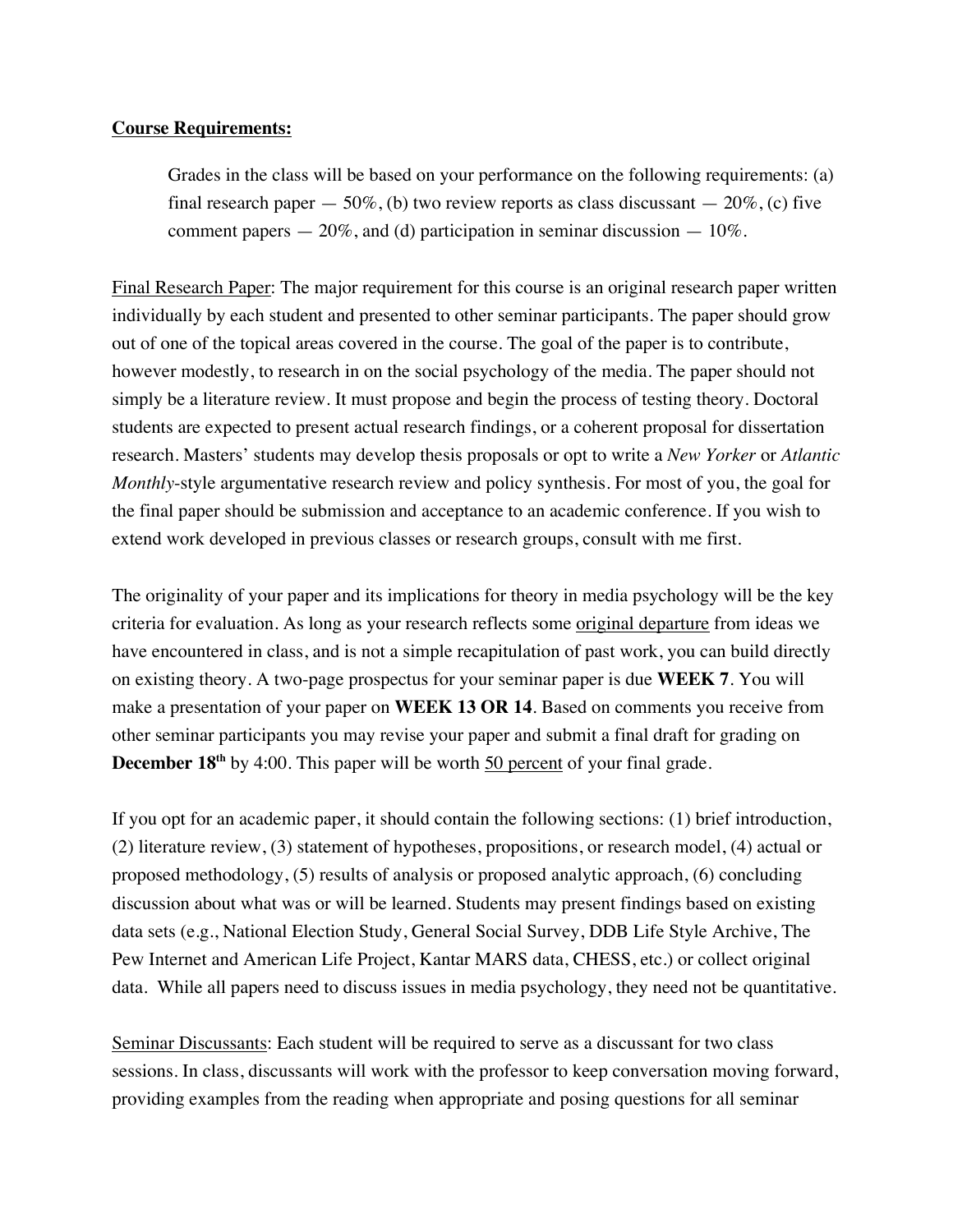participants to answer. Discussants will also be required to write an 8 to 10 page summary, synthesis, and critique of the week's readings and provide a brief list of questions to facilitate discussion. This report should be posted to the class e-mail list by **8:00 AM on the morning of class** so that other seminar participants have a chance to review your comments and questions for the class session. Ideally, you will choose a week that coincides with your broader interests so that your review of the readings will serve as a foundation for your research paper. This work will be worth 20 percent of your final grade.

Comment Papers: The next 20 percent of your class grade will be based on the production of five brief comment papers on readings for weeks that you are not the discussant. These comment papers should be 1-2 pages. Papers should reflect your reactions to one or more of the readings from that week. Some of you may use these comment papers to summarize the key points of each of the readings into notes for future use. Others may organize their comments into critical essays or critiques on the general themes of the week. Yet others may focus on detailed reviews of a single reading, digging deeply into a topic of particular interest. You will bring these comment papers to class and submit them at the end of each session. These will not be graded, but each completed report will be worth 4% toward the total 20 percent of your final grade.

Seminar Participation: The final 10 percent of your class grade will be based on participation in seminar discussion. It is not enough that you just come to class. You must actively discuss the readings and engage in exchanges with other seminar participants. I will not formally lecture, because the function of a seminar is to encourage interaction among participants. Therefore, each student must contribute to the development of a classroom environment where ideas are debated.

## **Course Policies:**

If a student cannot compete an assignment at the scheduled time, arrangements must be made in advance with the instructor. Failure to do so will result in the reduction of one grade level (at a minimum) from the earned score. Exemptions may be made for unusual circumstances.

Permission for a student to receive an incomplete grade (I) is at the discretion of the instructor and must be accompanied by a written contract for completion of course requirements. Failure to take exams, complete assignments, or attend class is not acceptable reasons for an incomplete.

This class will follow University and L&S guidelines concerning scholastic misconduct and grievance procedures. Be particularly clear on the rules concerning plagiarism.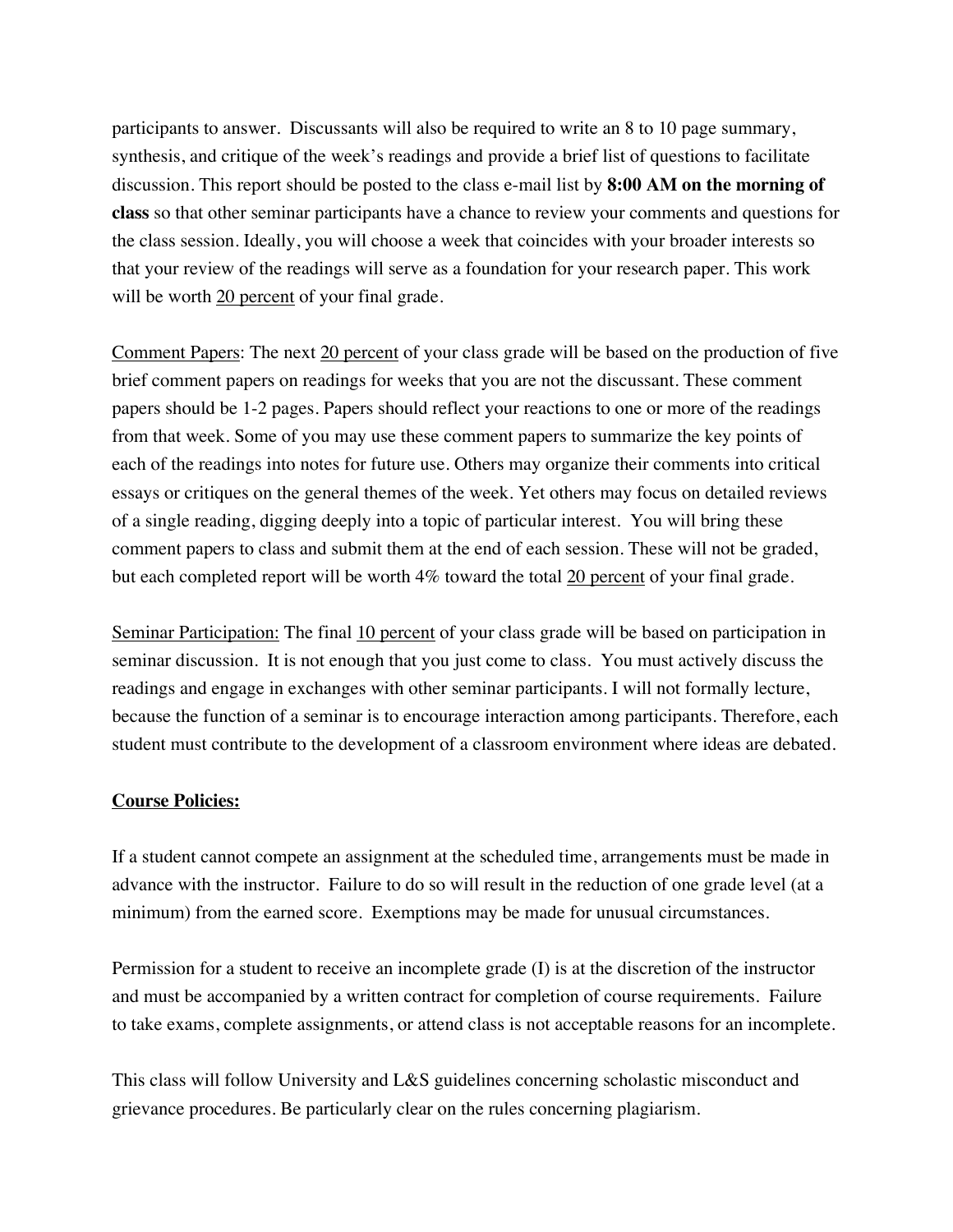## **Weekly Readings**

### **Week 1 (9/11): Introduction to the Course**

Overview of the course and discussion leader assignments

#### **Week 2 (9/18): Studying Mass Media from a Social Psychological Perspective:**

Discussants:

In **Bryant & Oliver**, Shah, Rojas, & Cho, Media and Civic Participation: On Understanding and Misunderstanding Communication Effects, Chap 10

**Eagly & Chaiken**, The nature of attitudes, Chap. 1

**Eagly & Chaiken**, The measurement of attitudes, Chap 2

**Fiske & Taylor**, Introduction, Chap. 1

Chaffee, S.H. & Berger, C.R. (1987) What communication scientists do. In Berger, C. & Chaffee, S, *Handbook of Communication Science*, 99-122, Thousand Oaks, Sage.

McLeod, J., Kosicki, G., & Pan, Z. (1991) On understanding and misunderstanding media effects. In Curran & Gurevitch (eds.), *Mass media and society*. 235-266. London, Edward Arnold.

#### **Week 3 (9/25): Schema Theory and Media Stereotyping**

Discussants:

In **Bryant & Oliver**, Mastro, Effects of Racial and Ethnic Stereotyping, Chap 16

**Fiske & Taylor**, Dual Modes in Social Cognition, Chap. 2

**Fiske & Taylor**, Stereotyping: Cognition and Bias, Chap. 11

Dixon, T. & Maddox, K. (2005): Skin tone, crimes news, and social reality judgments: Priming the stereotype of the dark and dangerous black criminal. Journal of Applied Social Psychology, 35: 1555-1570.

Schemer, C. (2012). The influence of news media on stereotypic attitudes toward immigrants in a political campaign. *Journal of Communication*, *62*(5), 739-757.

Valentino, N. A. (1999) Crime news and the priming of racial attitudes during evaluations of the president. *Public Opinion Quarterly, 63*: 293-320.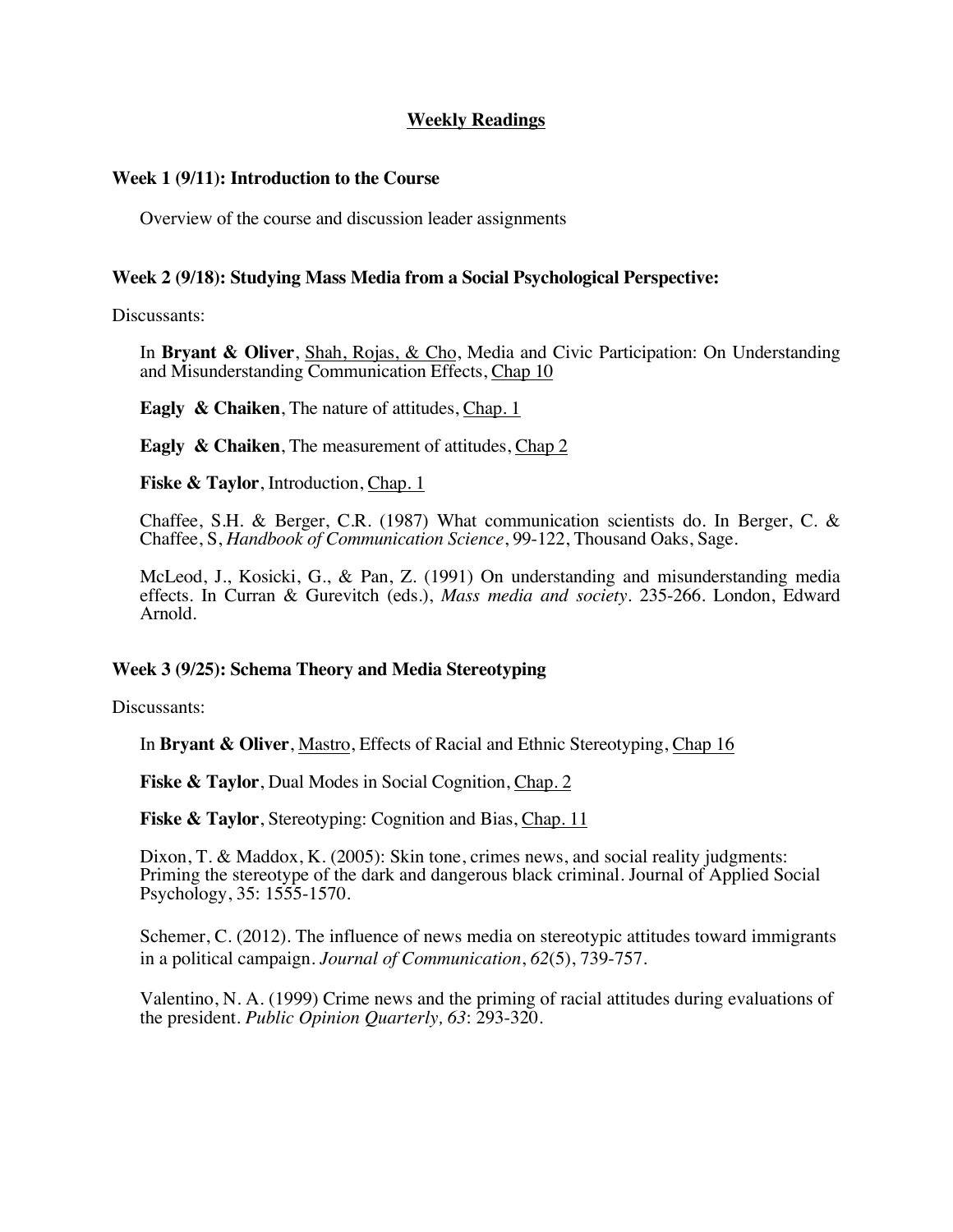### **Week 4 (10/2): Mental Structure and Communication Influence on Social Cognitions:**

Discussants:

In **Bryant & Oliver**, McLeod, Kosicki, & McLeod, Political Communication Effects, Chap. 11

**Eagly & Chaiken**, The structure of attitudes and beliefs, Chap. 3.

**Fiske & Taylor**, Representation in Memory, Chap. 4

**Fiske & Taylor,** Heuristics and Shortcuts, Chap. 7

**Fiske & Taylor**, Cognitive Structures of Attitudes, Chap. 9

Eveland, Jr, W. P., & Dunwoody, S. (2002). An investigation of elaboration and selective scanning as mediators of learning from the Web versus print. *Journal of Broadcasting & Electronic Media*, *46*(1), 34-53.

McLeod, D. M., & Shah, D. V. (2014). *News Frames and National Security: Covering Big Brother*. Chapter 1. Cambridge University Press.

Shah, D. V., Kwak, N., Schmierbach, M. & Zubric, J. (2004), The interplay of news frames on cognitive complexity. *Human Communication Research*, 30: 102-120.

### **Week 5 (10/9): Social Encoding and Processing; Social Perceptions and Preferences:**

Discussants:

In **Bryant & Oliver**, Shrum, Media Consumption and Perceptions of Social Reality, Chap. 4.

**Fiske & Taylor, Attention and Encoding, Chap. 3** 

**Fiske & Taylor, Cognitive Processing of Attitudes, Chap. 10** 

Hawkins, R. P., Kreuter, M., Resnicow, K., Fishbein, M., & Dijkstra, A. (2008). Understanding tailoring in communicating about health. *Health Education Research*, 23(3), 454-466.

Kim, Y. M., & Garrett, K. (2012). On-line and memory-based: Revisiting the relationship between candidate evaluation processing models. *Political Behavior*, *34*(2), 345-368.

Sundar, S. S., & Marathe, S. S. (2010). Personalization versus customization: The importance of agency, privacy, and power usage. *Human Communication Research*, 36(3), 298-322.

## **Week 6 (10/16): Media Effects on Attitude Formation & Change: Risk and Learning:**

Discussants:

In **Bryant & Oliver**, Petty, Briñol, & Priester, Mass media attitude change: Implications of the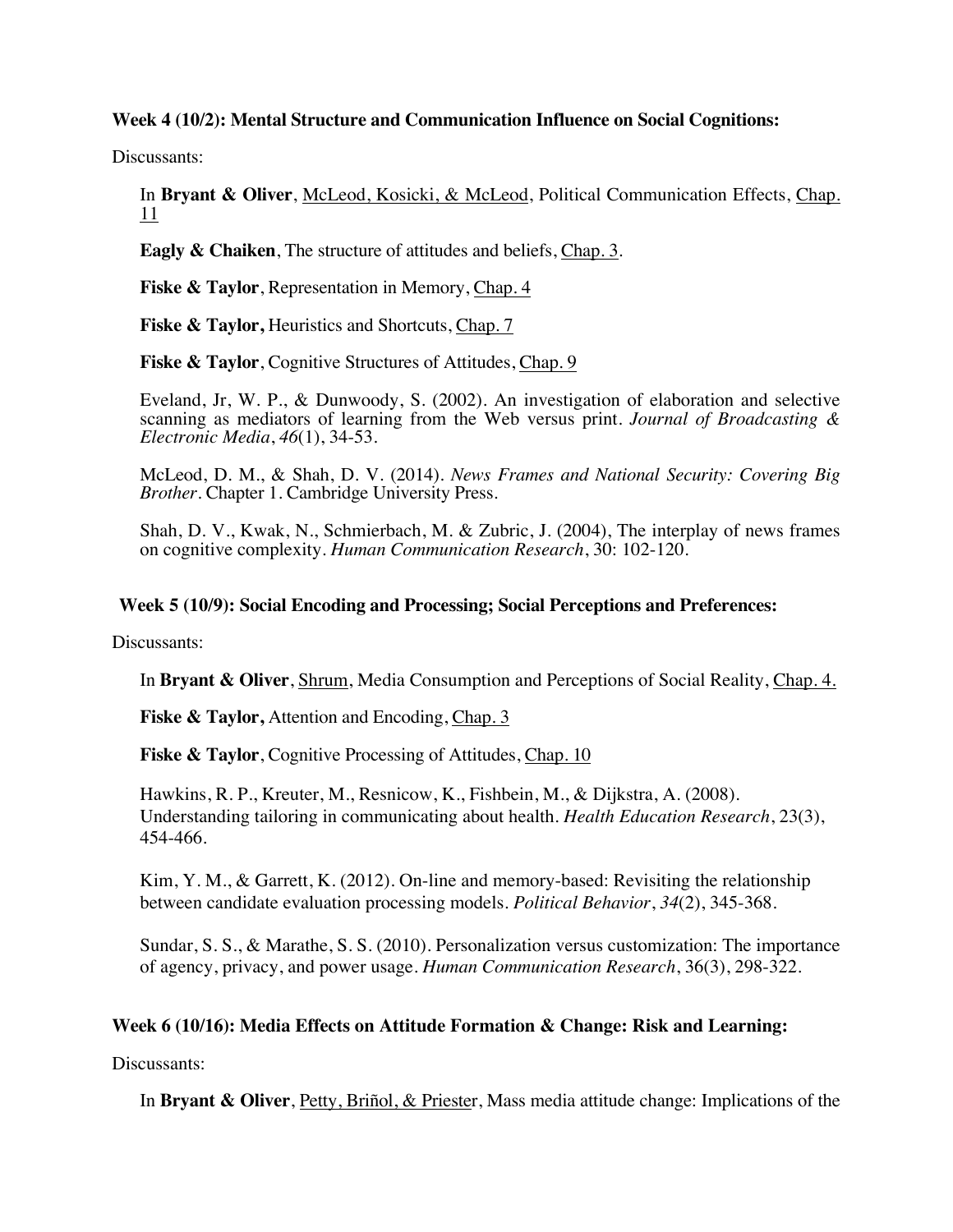elaboration likelihood model of persuasion, Chap. 7.

**Eagly & Chaiken**, Process theories of attitude formation and change: Reception and cognitive responding, Chap. 6

**Eagly & Chaiken**, Process theories of attitude formation and change: The elaboration-likelihood and heuristic-systematic models, Chap. 7.

Kahlor L., Dunwoody S., Griffin R. J., Neuwirth K., & Giese J. (2003) Studying heuristicsystematic processing of risk communication, *Risk Analysis*, 23: 355-368.

Nyhan, B., & Reifler, J. (2010). When corrections fail: The persistence of political misperceptions. *Political Behavior*, *32*(2), 303-330.

Reedy, J., Wells, C., & Gastil, J. (2014). How voters become misinformed: An investigation of the emergence and consequences of false factual beliefs. *Social Science Quarterly*, *95*(5), 1399-1418.

# **Week 7 (10/23): Affective Processes and Emotional Responses through Media:**

Discussants:

**Fiske & Taylor**, Prejudice: Interplay of Cognitive with Affective Biases Chap. 12

**Fiske & Taylor**, From Social Cognition to Affect Chap. 13

**Fiske & Taylor**, From Affect to Social Cognition Chap. 14

Dillard, J. P. & Peck, E. (2001). Persuasion and the structure of affect: Dual systems and discrete emotions as complementary systems. *Human Communication Research*. 14: 183-203.

Han J.Y., Shah D.V., Kim E. et al. (2011) Empathic exchanges in online cancer support groups: distinguishing message expression and reception effects. *Health Communication*, 6: 185-197.

Nabi, R. L. (2003). Exploring the framing effects of emotion: Do discrete emotions differentially influence information accessibility, information seeking, and policy preference? *Communication Research*, 30(2), 224-247.

Shah, D. V., Hanna, A., Bucy, E. P., Wells, C., & Quevedo, V. (2015) The power of television images in a social media age: Linking biobehavioral and computational approaches via the second screen, *The ANNALS of the American Academy of Political and Social Science*. *659*(1), 225-245.

Wagner, M. W., Deppe, K. D., Jacobs, C. M., Friesen, A., Smith, K. B., & Hibbing, J. R. (2014). Beyond Survey Self-Reports: Using Physiology to Tap Political Orientations. *International Journal of Public Opinion Research*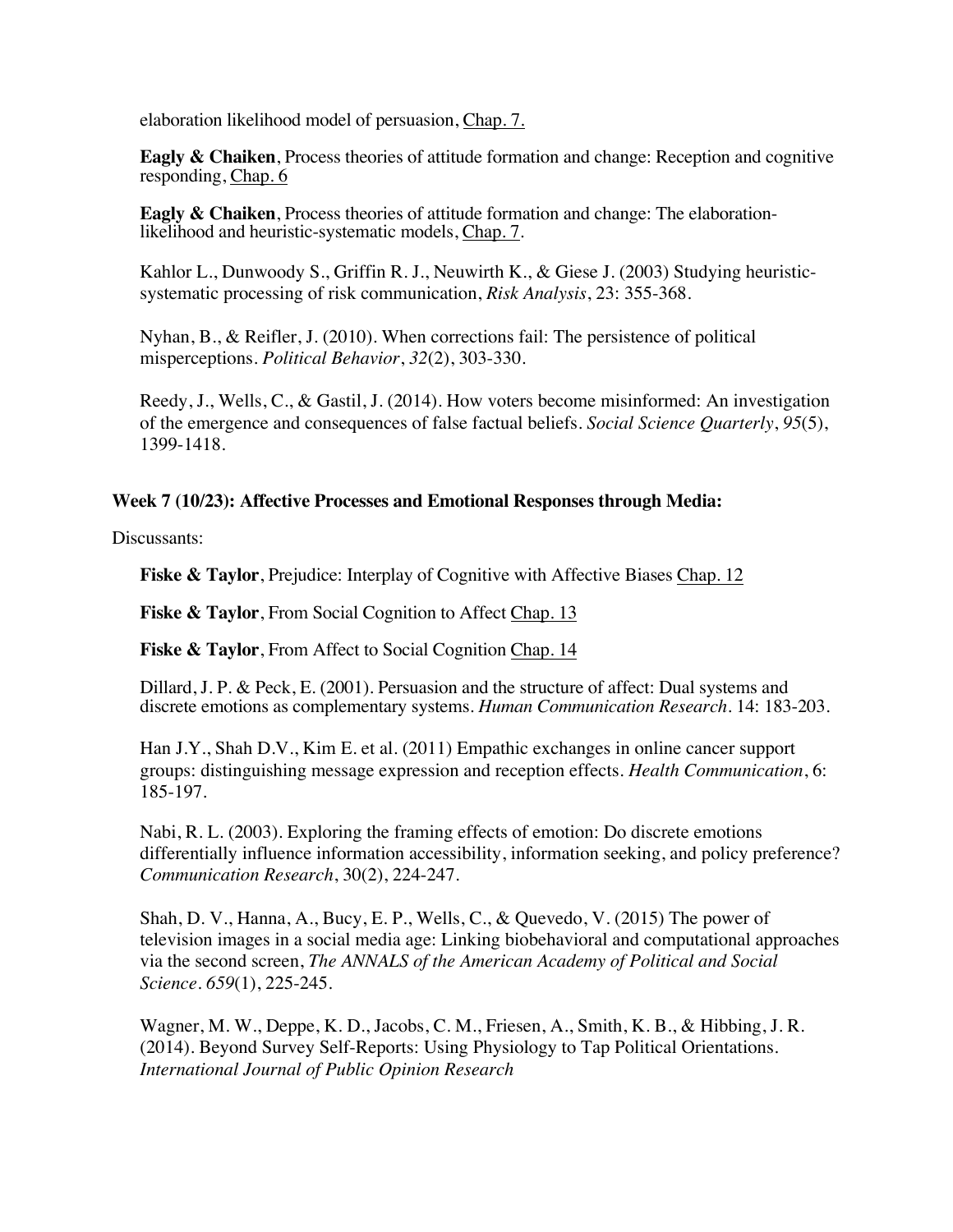# **Week 8 (10/30): Motivational Approaches to Media Uses and Effects in an Information Age:**

Discussants:

In **Bryant & Oliver**, Rubin, Uses-and-gratifications perspective of media effects, Chap. 8

**Eagly & Chaiken**, Motivational processes in attitude formation and change, Chap. 10

Fiske & Taylor, Self in Social cognition, Chap. 5

LaRose, R., Mastro, D., & Eastin, M. S. (2001). Understanding Internet usage: A socialcognitive approach to uses and gratifications. *Social Science Computer Review.* 19: 395-413.

Stroud, N. J. (2008). Media use and political predispositions: Revisiting the concept of selective exposure. *Political Behavior*, 30(3), 341-366.

Toma, C. L., & Hancock, J. T. (2013). Self-affirmation underlies Facebook use. *Personality and Social Psychology Bulletin*, *39*(3), 321-331.

Young, D. G. (2013). Laughter, learning, or enlightenment? Viewing and avoidance motivations behind The Daily Show and The Colbert Report. Journal of Broadcasting & Electronic Media, 57(2), 153-169.

### **Week 9 (11/6): Information Campaigns and Attitude-Behavior Links:**

Discussants:

In **Bryant & Oliver**, Rice & Atkin, Public communication campaigns, Chap. 20.

In **Bryant & Oliver**, Brown & Walsh-Childers, The effects of media on personal and public health. Chap. 21.

**Eagly & Chaiken**, The impact of attitudes on behaviors, Chap. 4

**Fiske & Taylor**, Behavior and Cognition, Chap. 15

Fishbein, M. & Cappella, J. N. (2006) The role of theory in developing effective health communications. *Journal of Communication*, 56: S1-S17.

Falk, E. B., O'Donnell, M. B., Cascio, C. N., Tinney, F., Kang, Y., Lieberman, M. D., Taylor, S. E., An, L., Resnicow, K. & Strecher, V. J. (2015). Self-affirmation alters the brain's response to health messages and subsequent behavior change. Proceedings of the National Academy of Sciences, 112(7), 1977-1982.

Paek, H-J. & Gunther, A. (2007) How peer proximity moderates indirect media influence on adolescent smoking. *Communication Research*, 34, 407-432.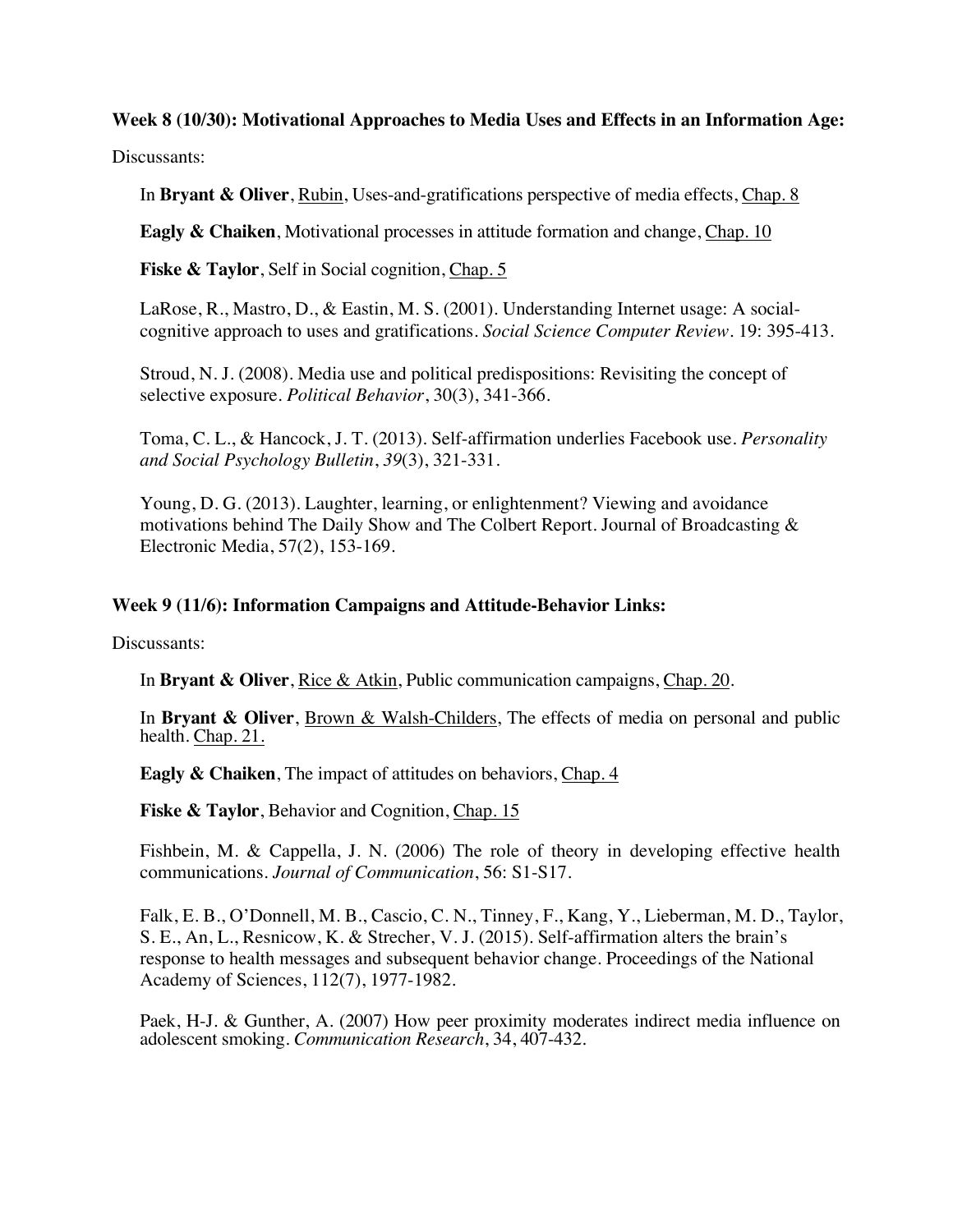## **Week 10 (11/13): Attributional Processes, Impersonal Impact, and Hostile Media:**

Discussants:

In **Bryant & Oliver**, Perloff, Mass media, social perception, and the third-person effect, Chap 12.

**Eagly & Chaiken**, Process theories of attitude formation and change: Attribution approaches and social judgment theory, Chap. 8

**Fiske & Taylor**, Attribution Processes, Chap. 6

**Fiske & Taylor**, Accuracy and Efficiency in Social Inference, Chap. 8

Gunther, A. C., Christen, C. T., Liebhart, J. & Chia, S. (2001) Congenial public, contrary press and biased estimates of the climate of opinion, *Public Opinion Quarterly*. 65:295-320.

McLeod, D. M., Eveland, W. P., Jr., & Nathanson, A. I (1997). Support for censorship of violent and misogynic rap lyrics: An analysis of the third-person effect. *Communication Research*, 24, 153-174.

Niederdeppe, J., Shapiro, M. A., Kim, H. K., Bartolo, D., & Porticella, N. (2014). Narrative persuasion, causality, complex integration, and support for obesity policy. *Health communication*, *29*(5), 431-444.

Rojas, H. (2010). "Corrective" actions in the public sphere: How perceptions of media effects shape political behaviors. *International Journal of Public Opinion Research*, 22, 343-363.

## **Week 11 (11/20): Media Cultivation: Portrayals of Sex and Violence and Their Effects:**

Discussants:

In **Bryant & Oliver**, Morgan et al., Growing up with television: Cultivation processes Chap. 3.

In **Bryant & Oliver**, Sparks et al., Media violence, Chap. 13,

In **Bryant & Oliver**, Cantor, Fright reactions to Mass Media Chap. 14

In **Bryant & Oliver**, Harris & Barlett, The effects of sex in the media, Chap. 15.

Ivory, J. D., & Kalyanaraman, S. (2007). The effects of technological advancement and violent content in video games on players' feelings of presence, involvement, physiological arousal, and aggression. *Journal of Communication*, *57*(3), 532-555.

Peter, J. & Valkenburg, P. M. (2006). Adolescents' Exposure to Sexually Explicit Online Material and Recreational Attitudes Toward Sex. *Journal of Communication*, 56: 639–660.

Riddle, K. (2010). Always on my mind: Exploring how frequent, recent, and vivid television portrayals are used in the formation of social reality judgments. *Media Psychology, 13,* 155- 179.